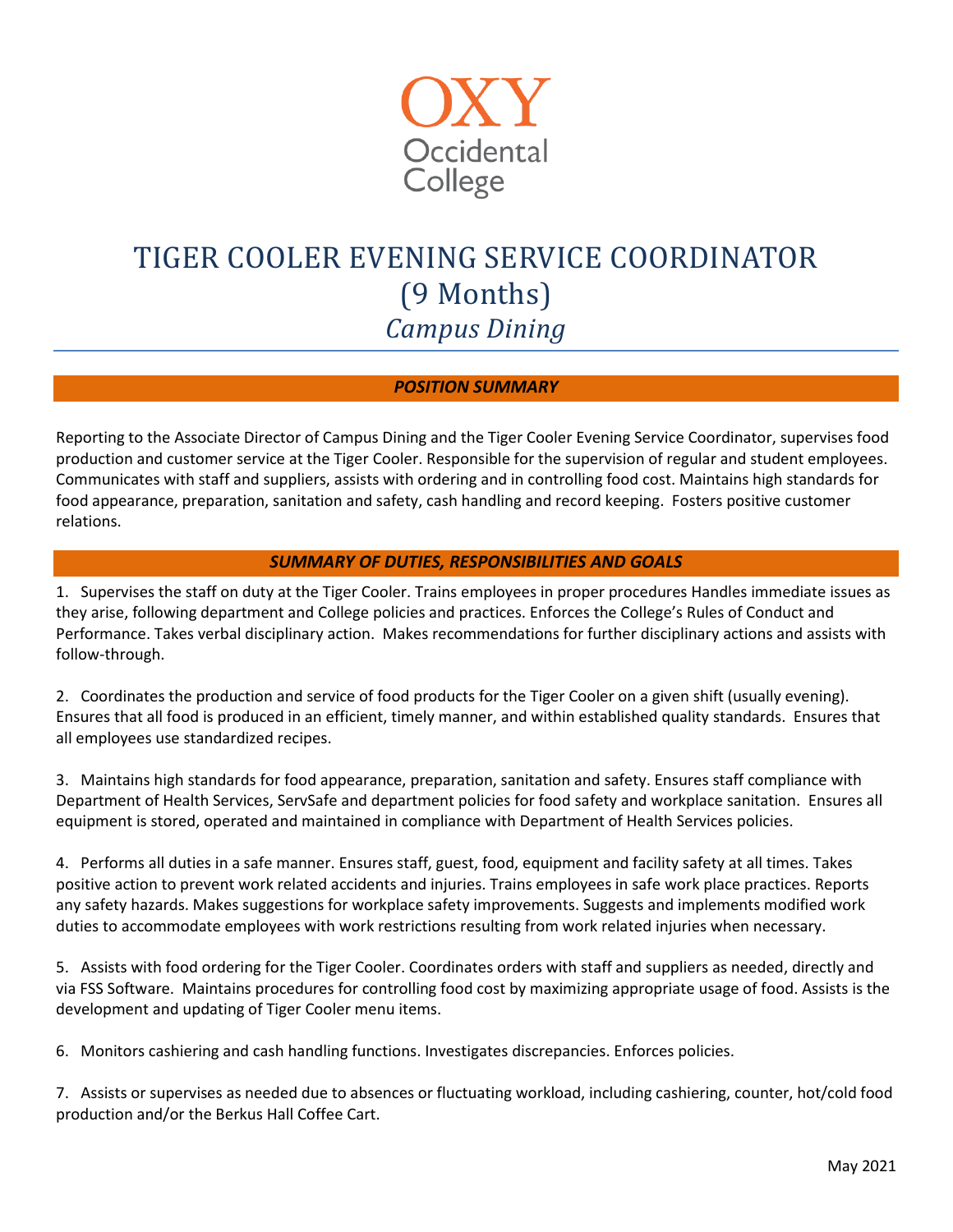8. Interacts with customers. Answers questions, solves problems and enforces policies. Fosters positive customer relations. Presents a professional image.

9. Oversees the interior & exterior dining spaces. Maintains the orderliness and cleanliness of the dining areas. Ensures that set ups for events are completed, and that furniture is returned to proper location at close of business or following events

10. Contributes to a positive and cooperative work environment. Assists other team members with major campus events, catering, theme meals, special projects and peak workload periods. May be reassigned to work in the JSC Kitchen or Marketplace, the Coffee Cart and in Events Services as needed.

# *QUALIFICATIONS*

- Minimum of 2 years supervisory experience in a fast-paced food service environment.
- A culinary degree is preferred, or a combination of culinary education and cooking experience
- Must obtain ServSafe Manager level certification within probationary period and maintain certification at all times.
- College or university experience preferred.
- Bachelor's degree or Culinary degree highly desirable.
- Must be able to organize time & work effectively in a busy environment.
- Must be able to lift at least 30 pounds and be able to tolerate the physical requirements of frequent walking, extended bending and repetitive motion.
- Requires the ability to operate a point of sale register & accurately balance cash.
- Must be familiar with office technology and able to work with food service technology applications. CBORD FSS experience highly desirable.
- Must have excellent customer service skills & maintain a clean & orderly appearance.
- Must be able to read, write & converse fluently in English.
- Must be able to work effectively within a diverse community of students, employees, faculty, staff and others.

# *APPLICATION INSTRUCTIONS*

Please submit a resume and cover letter explaining how your qualifications meet the requirements of the position to **[resumes@oxy.edu.](mailto:resumes@oxy.edu)** 

#### *ADDITIONAL INFORMATION*

Occidental is an Equal Opportunity Employer and does not unlawfully discriminate against employees or applicants on the basis of race, color, religion, sex, sexual orientation, gender identity, gender expression, pregnancy, breastfeeding or related medical condition, national origin, ancestry, citizenship, age, marital status, physical disability, mental disability, medical condition, genetic characteristic or information, military and veteran status, or any other characteristic protected by state or federal law. Occidental is strongly committed to increasing the diversity of the campus community and the curriculum, and to fostering an inclusive, equitable, and just environment within which students, staff, administrators, and faculty thrive. Candidates who can contribute to this goal through their work are encouraged to identify their strengths and experiences in this area. Individuals advancing the College's strategic equity and justice goals and those from groups that are underrepresented in the field are particularly encouraged to apply.

Salary is commensurate with experience and qualifications.